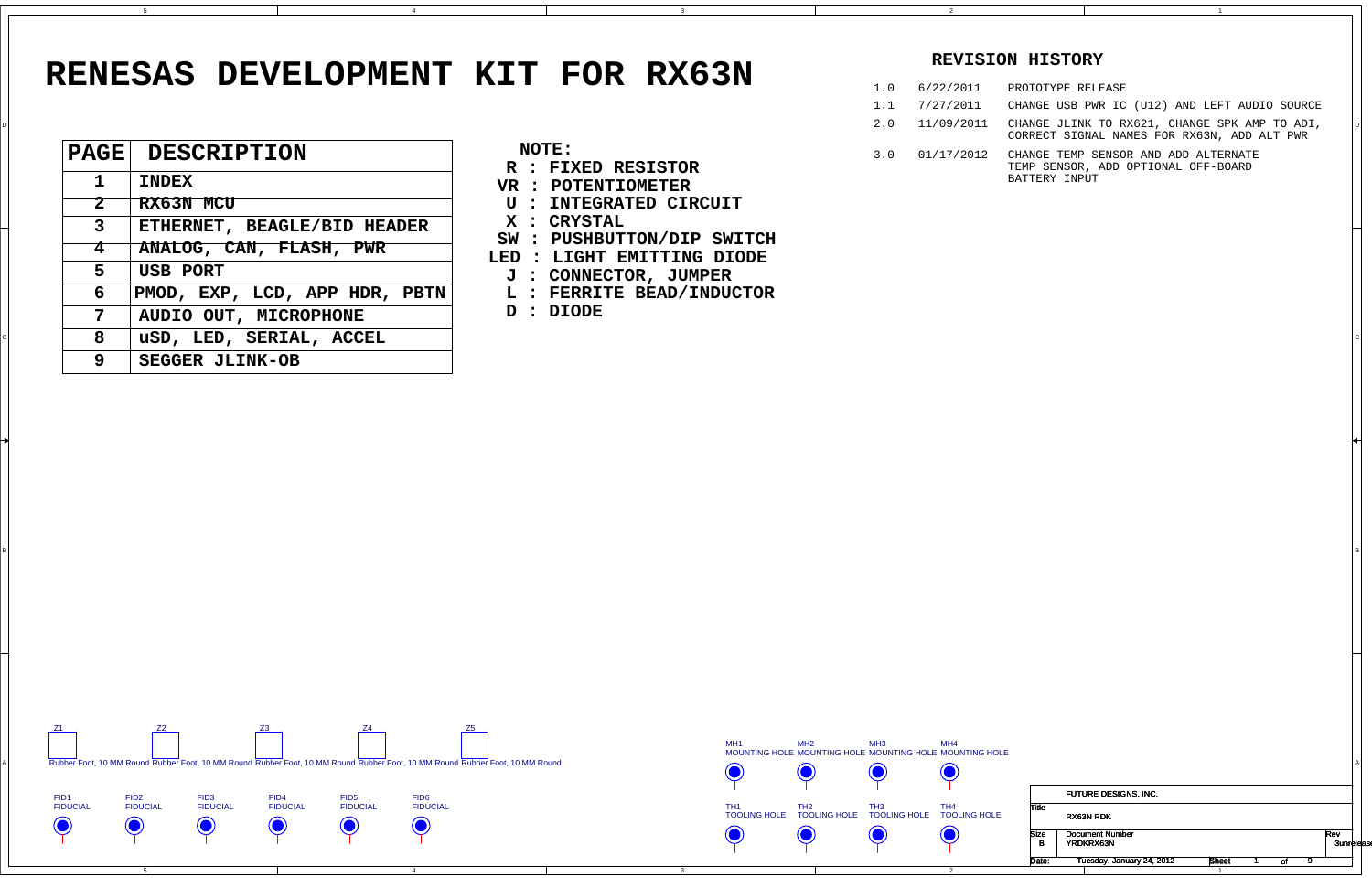4

4

3

3

2

2

5

D

C

A



| <b>Size</b> | <b>Document Number</b><br><b>YRDKRX63N</b> |       |    | Rev<br><b>3unrele</b> |
|-------------|--------------------------------------------|-------|----|-----------------------|
| Date:       | Tuesday, January 24, 2012                  | Sheet | ٥l |                       |
|             |                                            |       |    |                       |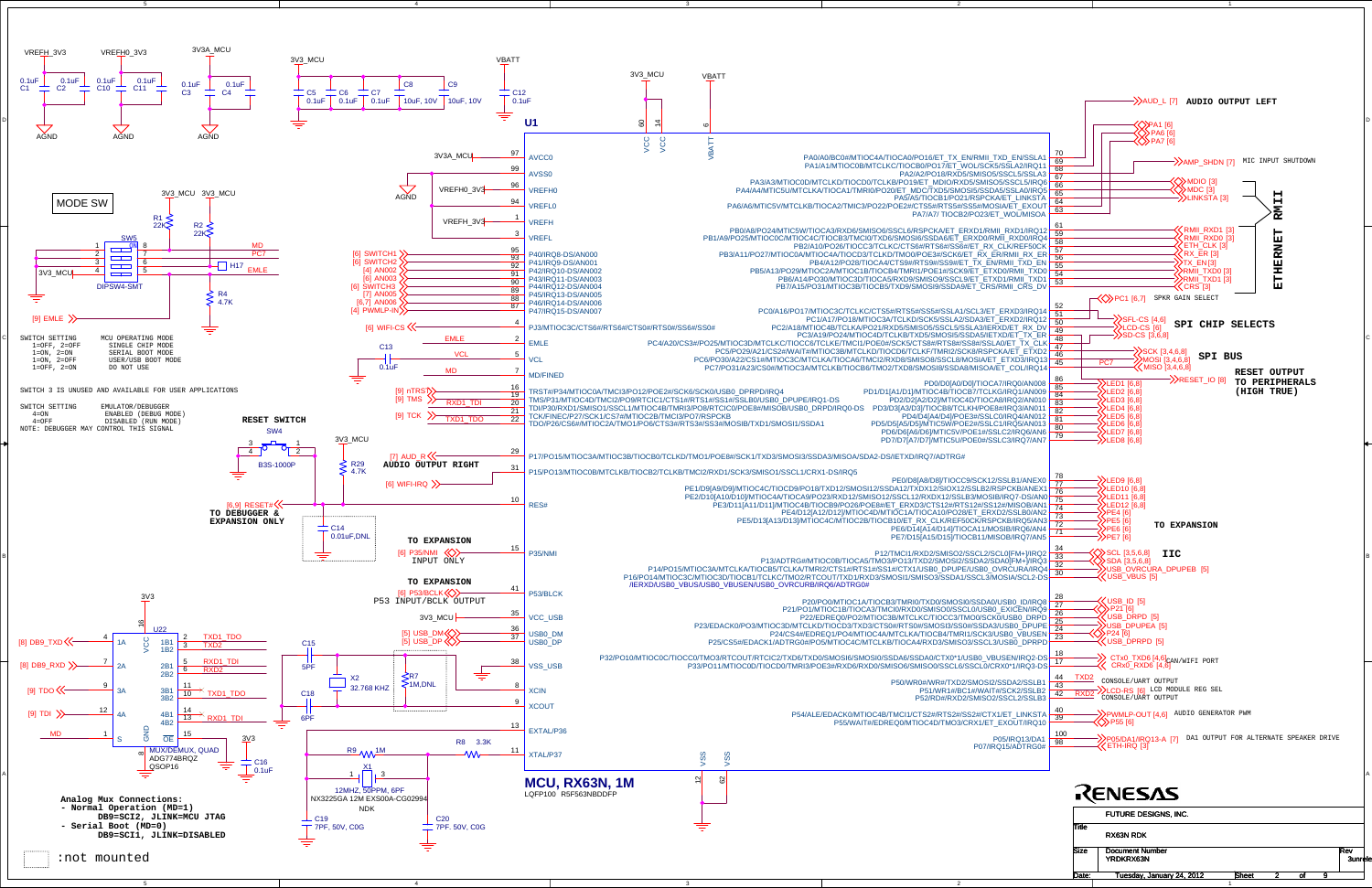

A

C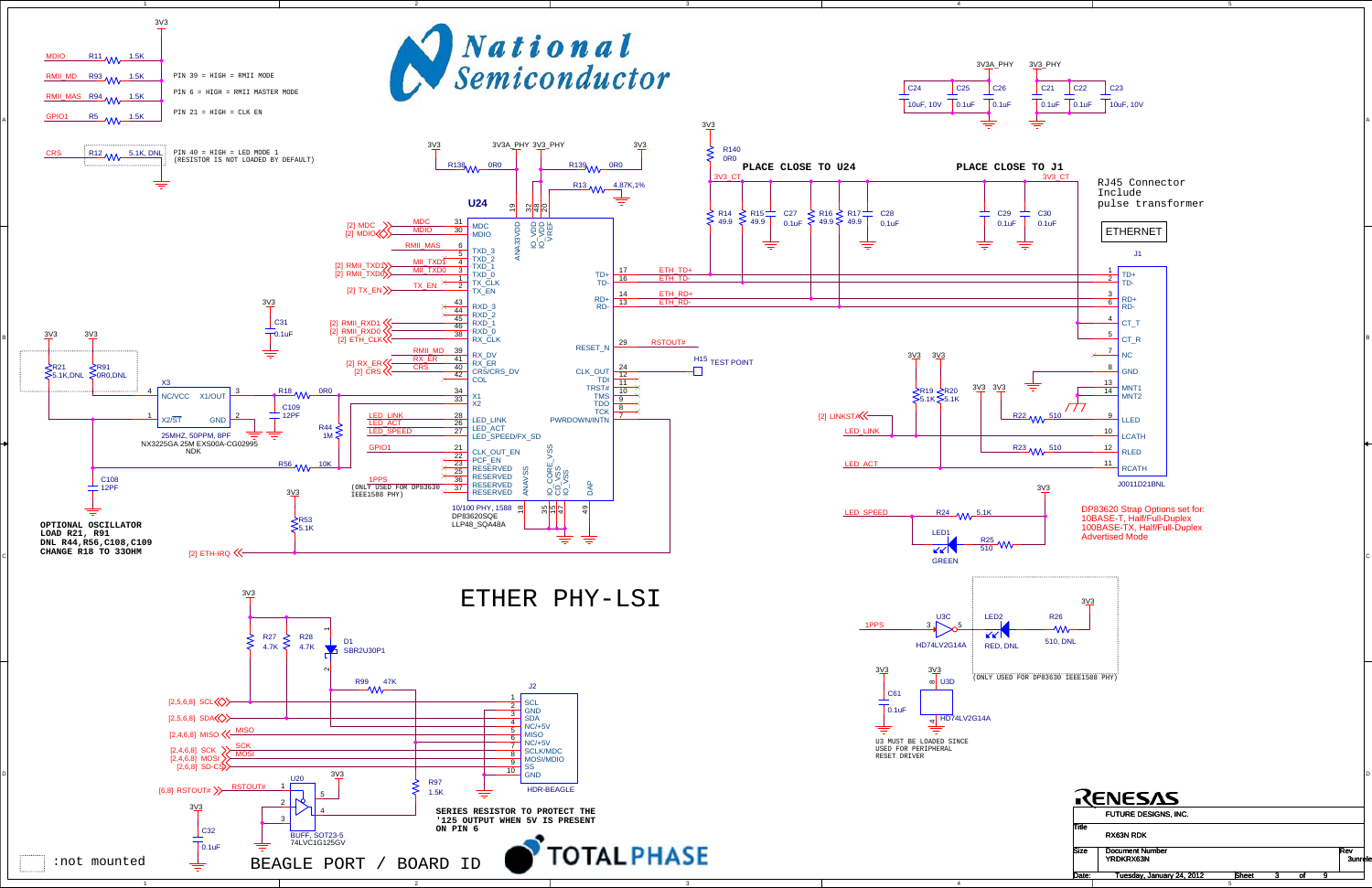4

3

D

C

A



| <b>DIZC</b> | <b>DOCUMENT INTINGL</b><br>YRDKRX63N |       |  | ncv<br><b>3unrele</b> |  |
|-------------|--------------------------------------|-------|--|-----------------------|--|
| Date:       | Tuesday, January 24, 2012            | Sheet |  |                       |  |
|             |                                      |       |  |                       |  |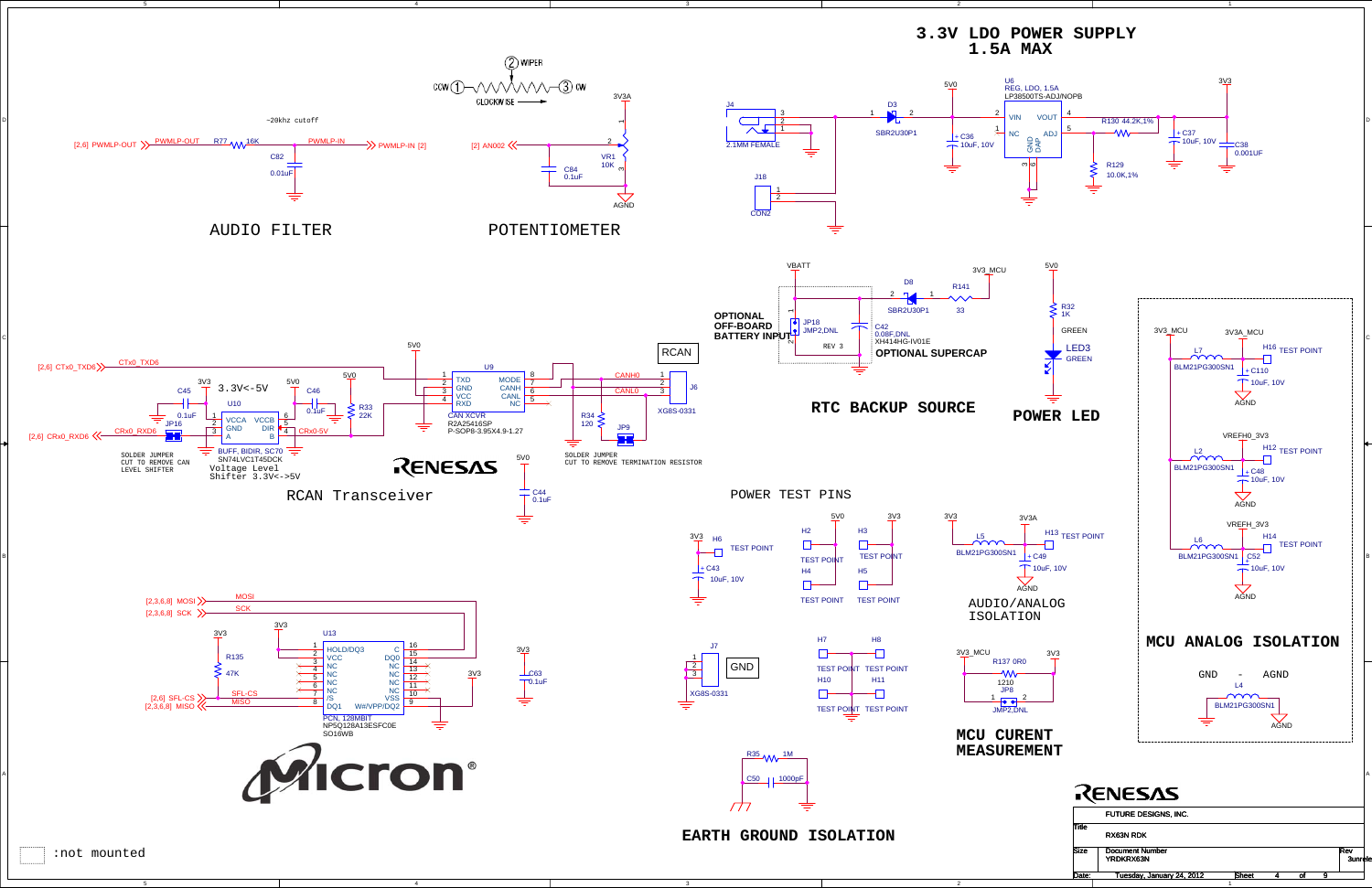5

3

2

1

D

C

B

A

| CONVERT FROM USB MINI-AB TO USB A<br>LIZE CABLE SHOWN BELOW, AVAILABLE<br>1 DIGI-KEY, PN: 10-0003-ND |  |
|------------------------------------------------------------------------------------------------------|--|
|                                                                                                      |  |

| DIP SWITCH 6 DEFINITION |  |  |  |                                                      |  |  |
|-------------------------|--|--|--|------------------------------------------------------|--|--|
|                         |  |  |  | $\overline{ON}$ : SWITCH 1 & 4 ON / SWITCH 2 & 3 OFF |  |  |
|                         |  |  |  | SWITCH 3 ON / SWITCH 1, 2, & 4 OFF                   |  |  |
|                         |  |  |  | SWITCH 2 ON / SWITCH 1, 3, 4 OFF                     |  |  |
|                         |  |  |  |                                                      |  |  |



**USB ID = LOW = HOST/MASTER MODE USB ID = NC (or HIGH) = DEVICE/FUNCTION MODE**

|              | FUTURE DESIGNS, INC.                       |       |    |                          |  |
|--------------|--------------------------------------------|-------|----|--------------------------|--|
| <b>Title</b> | RX63N RDK                                  |       |    |                          |  |
| <b>Size</b>  | <b>Document Number</b><br><b>YRDKRX63N</b> |       |    | Rev<br><b>3unrelease</b> |  |
| Date:        | Tuesday, January 24, 2012                  | Sheet | Ωi |                          |  |
|              |                                            |       |    |                          |  |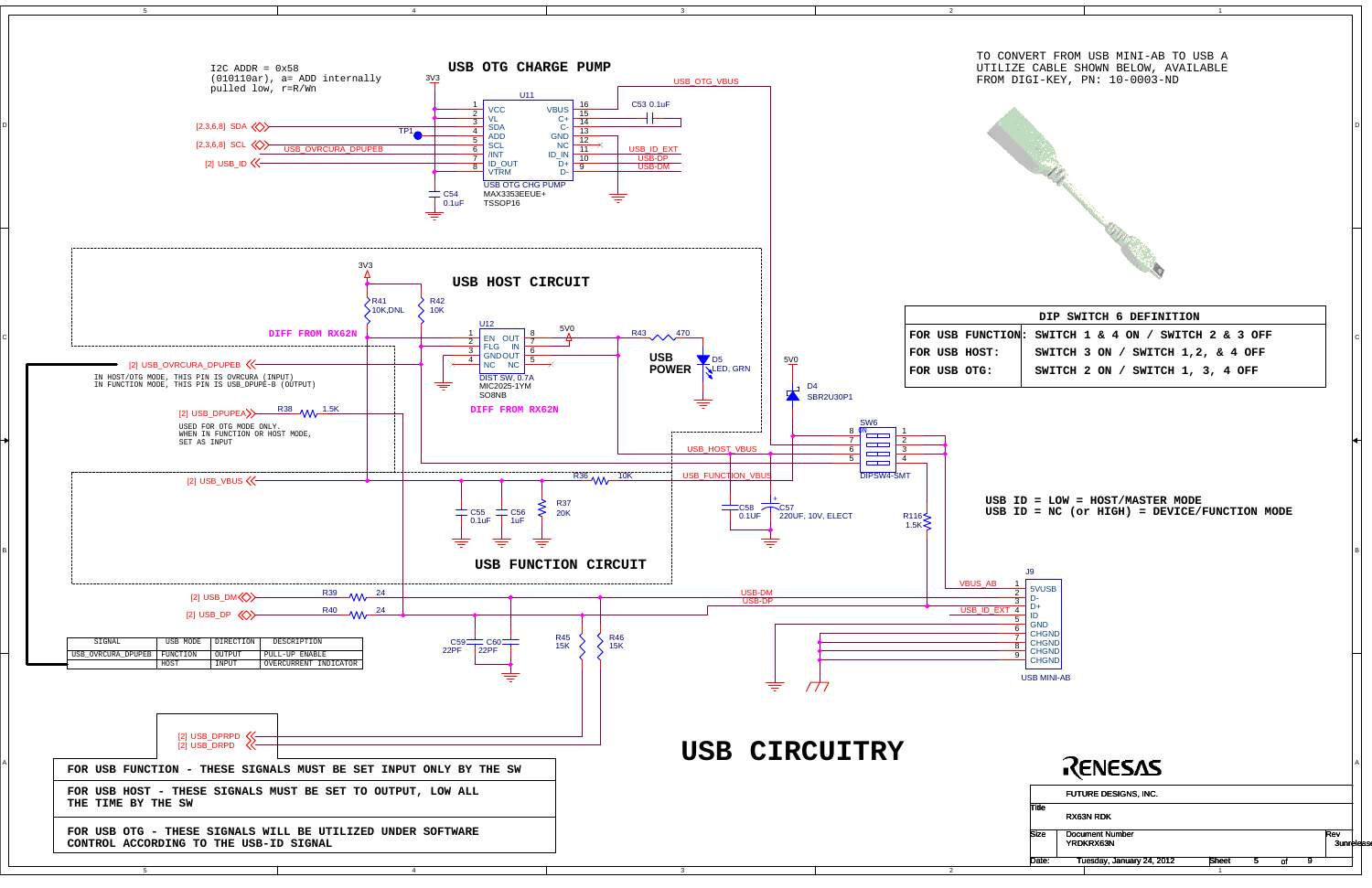5Date: Tuesday, January 24, 2012 Bheet 6 of 9 t 6 of

3

4

A

C

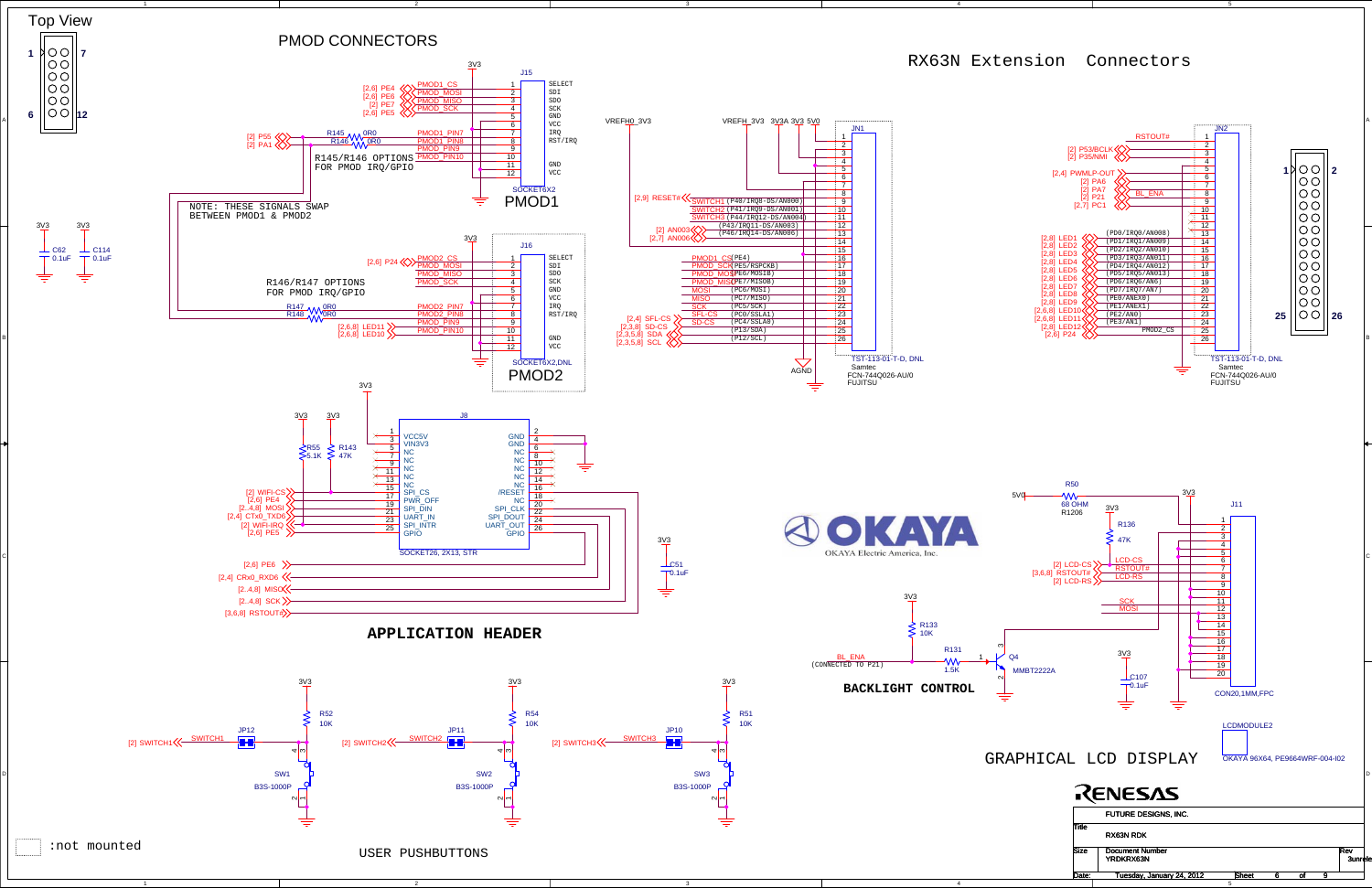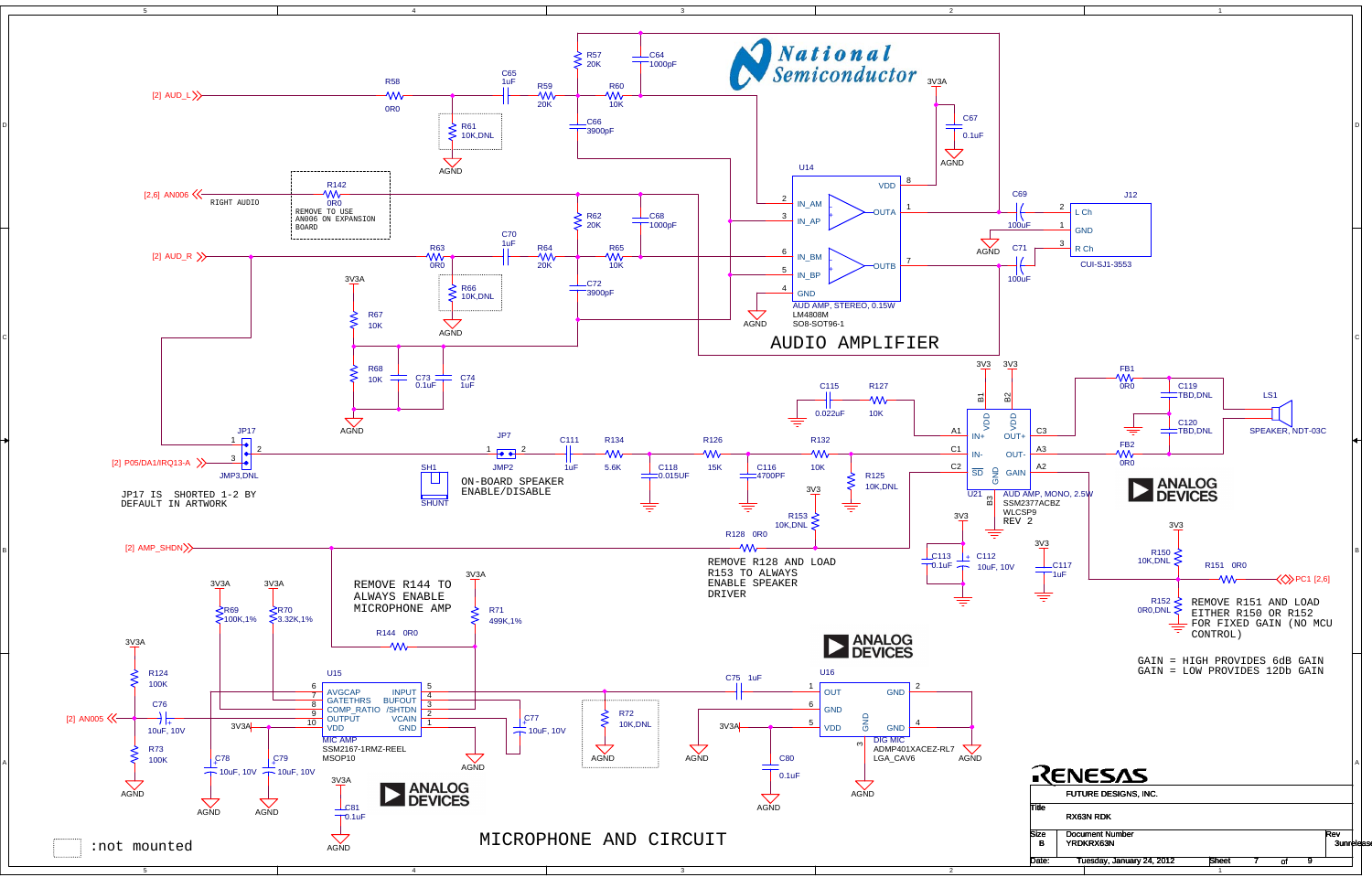

4

4

3

3

2

2

1

1

t 8 of

D

C

B

A





R112 A 680

R111 14 1680

R110 A A 680

R108 W 340<br>R109 W 340

R107<sub>A A A</sub> 340

R104 AA 680

R106 AA 680

R103 AA 680

R100 A A 340

R101 1 340

R102 1 340

[2,6] LED7 [2,6] LED8 [2,6] LED9  $[2,6]$  LED<sub>10</sub>

 $[2,6]$  LED11  $[2,6]$  LED12  $\sum$ 



BLED1 BLED2 BLED3 BLED4 BLED5 BLED6 BLED7 BLED8 BLED9 BLED10BLED11 BLED12

[2,6] LED1



[2,6] LED2 [2,6] LED3

[2,6] LED4 [2,6] LED5 [2,6] LED6



5

Date: SheetTuesday, January 24, 2012 8 9